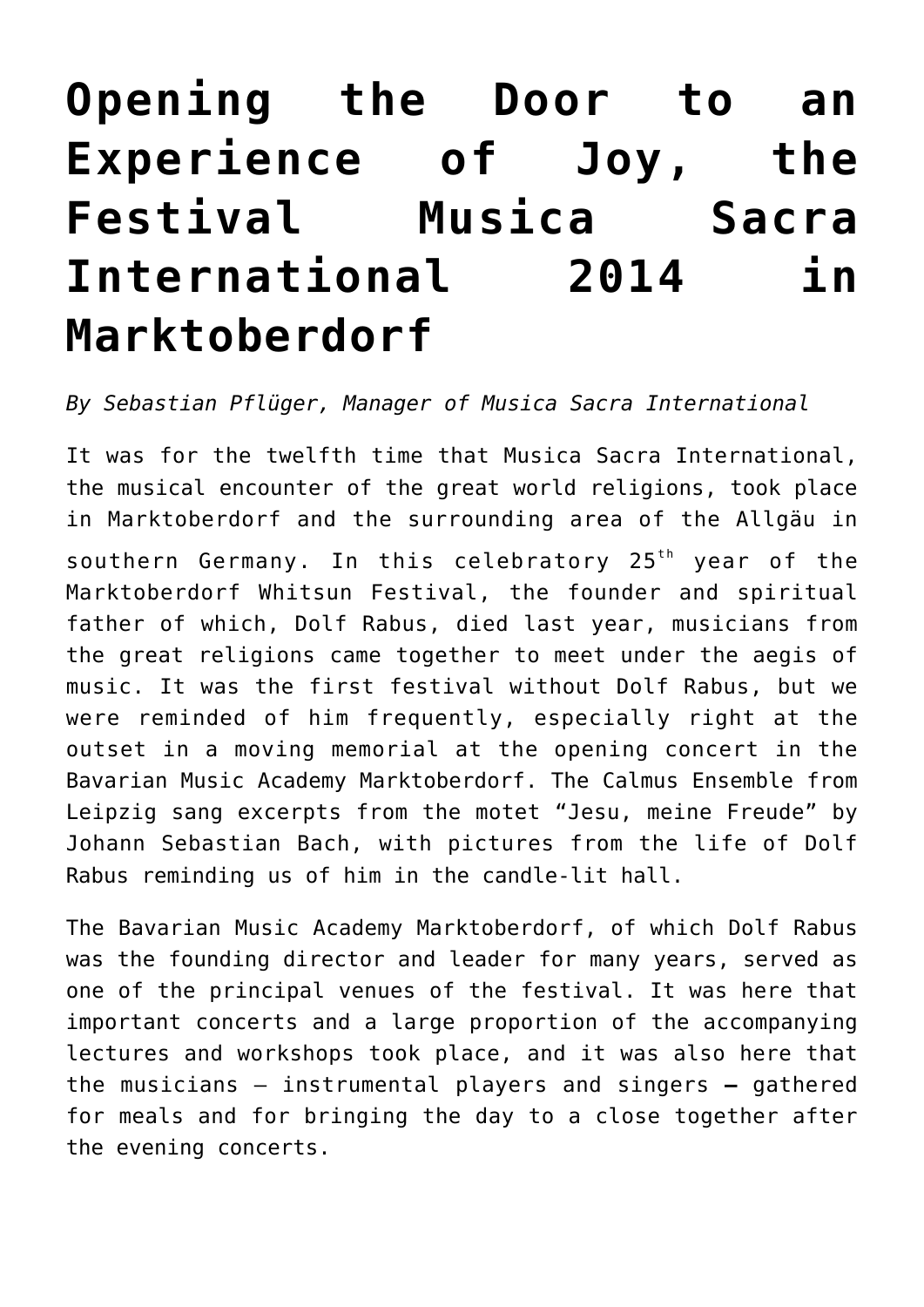

## **Calmus Ensemble, Leipzig, Germany**

This year eleven ensembles from seven nations and five religions had accepted the invitation from the Federal Association of German Choral Groupings, responsible for Musica Sacra International, to Marktoberdorf. In about twenty-five performances, they helped each other and their audiences towards a better understanding of their musical traditions and their religions. These experiences ranged from various aspects of Christian music, the part-singing of the Georgian-Orthodox tradition, Jewish music of the synagogues and their cantors, Muslim music from the traditions of the North African Sufis, music and Kathak dance from North India as well as prayers and chants from Tibetan Buddhism. For the renowned Calmus Ensemble from Leipzig it was already their second visit to Marktoberdorf. Cappella de la Torre, also from Germany, an ensemble specializing in historical performance practice, presented music played on occasion of the wedding of Martin Luther and Katharina von Bora. "Oche, Bassu, Contra and Mesu Oche" are the names given to the voice ranges of the ancient form of "Coro" brought along by the male quartet Tenores di Bitti Remunnu 'e Locu from the Mediterranean island of Sardinia. The Ensemble Chants Sacrés Gitans en Provence introduced us – in a very lively manner, though also at times deeply melancholic – to sacred songs from the tradition of the travellers of southern France and northern Spain. The Fayha Chor under Barkev Taslakian from Lebanon unites female and male singers from all religions and social strata of its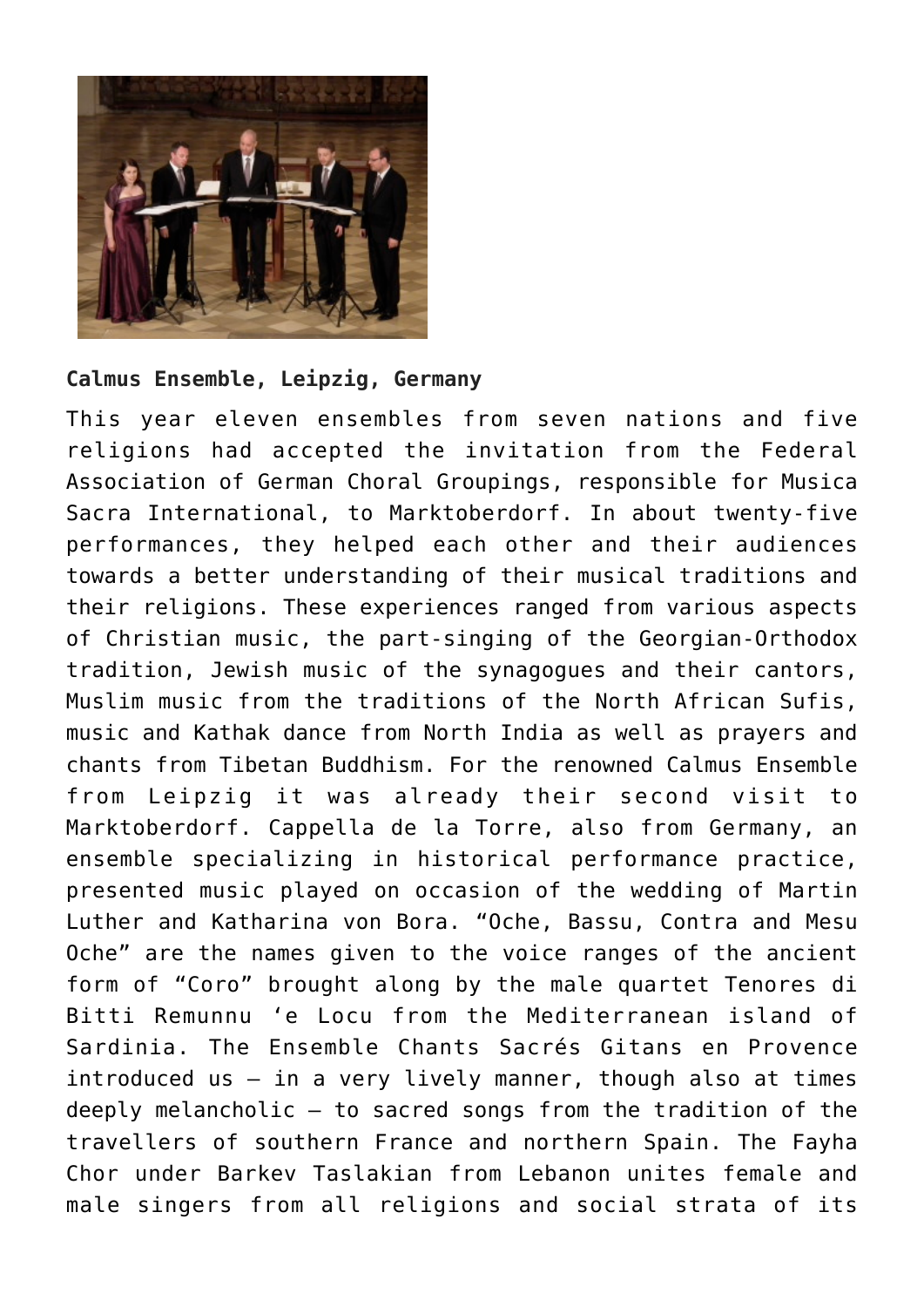country, proving in an impressive way that this can be done successfully despite all the political and sociological problems in their home country. The singers of the Iberisi Choir, all of them young Georgians resident in Munich, consider it their mission to make Georgian part-singing, acknowledged as a World Cultural Heritage, well known outside their home country. Jewish music was brought to Musica Sacra International by the choir of the Leipzig Synagogue as well as by [female] cantor Mimi Sheffer, accompanied by Mirlan Kaymaliev. Islam was represented in the Allgäu by the Ensemble Rouh from the Moroccan town of Meknes, performing music of the Sufi brotherhoods of the Gnawa and Aissaoua. The monks from the Tibetan monastery Rabten Choeling from above Lake Geneva in Switzerland shared their chants and prayer rituals with the visitors. Subrata Manna, Supratik Sengupta and Sudokshina Manna Chatterjee from Calcutta introduced us to the ancient Hindu musical tradition of northern India, while the dancer Sohini Debnath narrated stories from – among others – the lives of the gods Shiva and Vishnu in her Kathak dances.



## **Chants Sacrés Gitans en Provence, France**

Musica Sacra International pursues two great goals: it wishes to enable encounters among the musicians of all religions to take place, so they can come to know and learn from each other, and it aims to encourage the people of the Allgäu and far beyond that region to confront other religions and cultures and thus also to reflect more on their own religion. "The more I know about the other, the more openly I can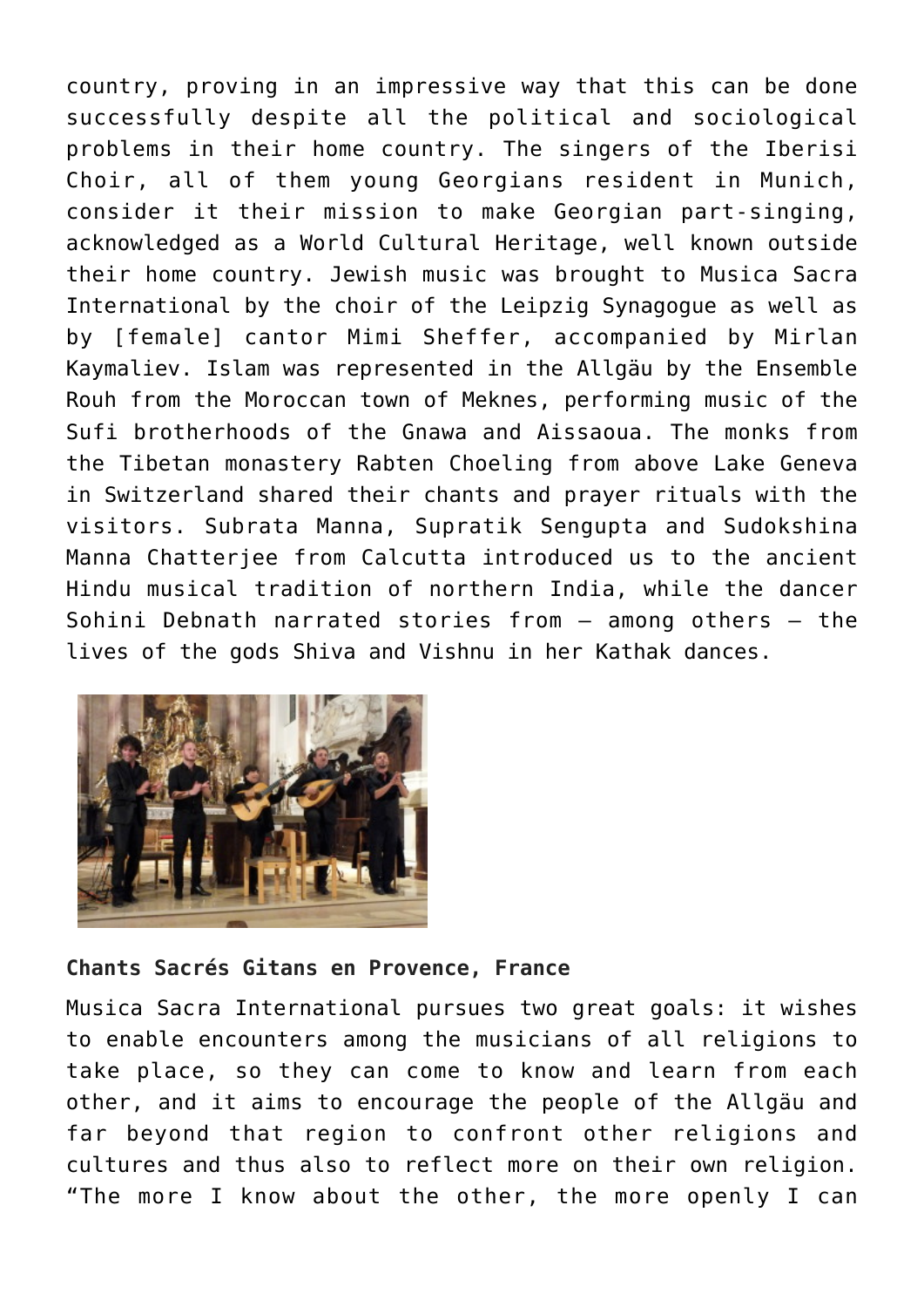approach him" – that was the creed of Dolf Rabus. In this spirit Musica Sacra International wants to make a small contribution to more mutual respect and tolerance and to a more peaceful world. In order to make a start on this even with young people, the festival organised special schools programmes under the title of "Tolerance is Catching". Using selected films, live performances by the participating ensembles and discussions, young people from all types of schools were introduced to the religions.

An important aspect of the festival consists of the fact that all the musicians stay in Marktoberdorf for the full duration of the event. Thus, albeit only for a few days, an interreligious community is created, allowing really deep encounters to take place among all. Every concert in the churches and halls, mosques and synagogues contains contributions from more than one ensemble, wherever possible from different religions.

The idea of Musica Sacra International has already borne fruit, for a number of years, in other places. Immediately after the festival in Marktoberdorf, Musica Sacra International goes touring with some of the ensembles. This year, joint concerts by the ensembles from India, Morocco, France and Lebanon took place in the German federal state of Rhineland-Palatinate within their festival "Cultural Summer Rhineland Palatinate", in the Netherlands (opening concert of the first choral festival CantaRode Kerkrade) and in Belgium (Festival Musica Sacra in Chimay). However, even that is not all: some organisers of festivals allowed themselves to be inspired by Marktoberdorf to create their own events. Thus in November 2012 the first Festival Musica Sacra en San Juan, Argentina, took place, and the Sacrées Journées in Strasburg, France, founded in 2011, ran for the third time in 2014.

The patron of this year's Musica Sacra International, the Reverend Dr Olav Fykse Tveit, General Secretary of the Ecumenical Council of Churches in Geneva, described Musica